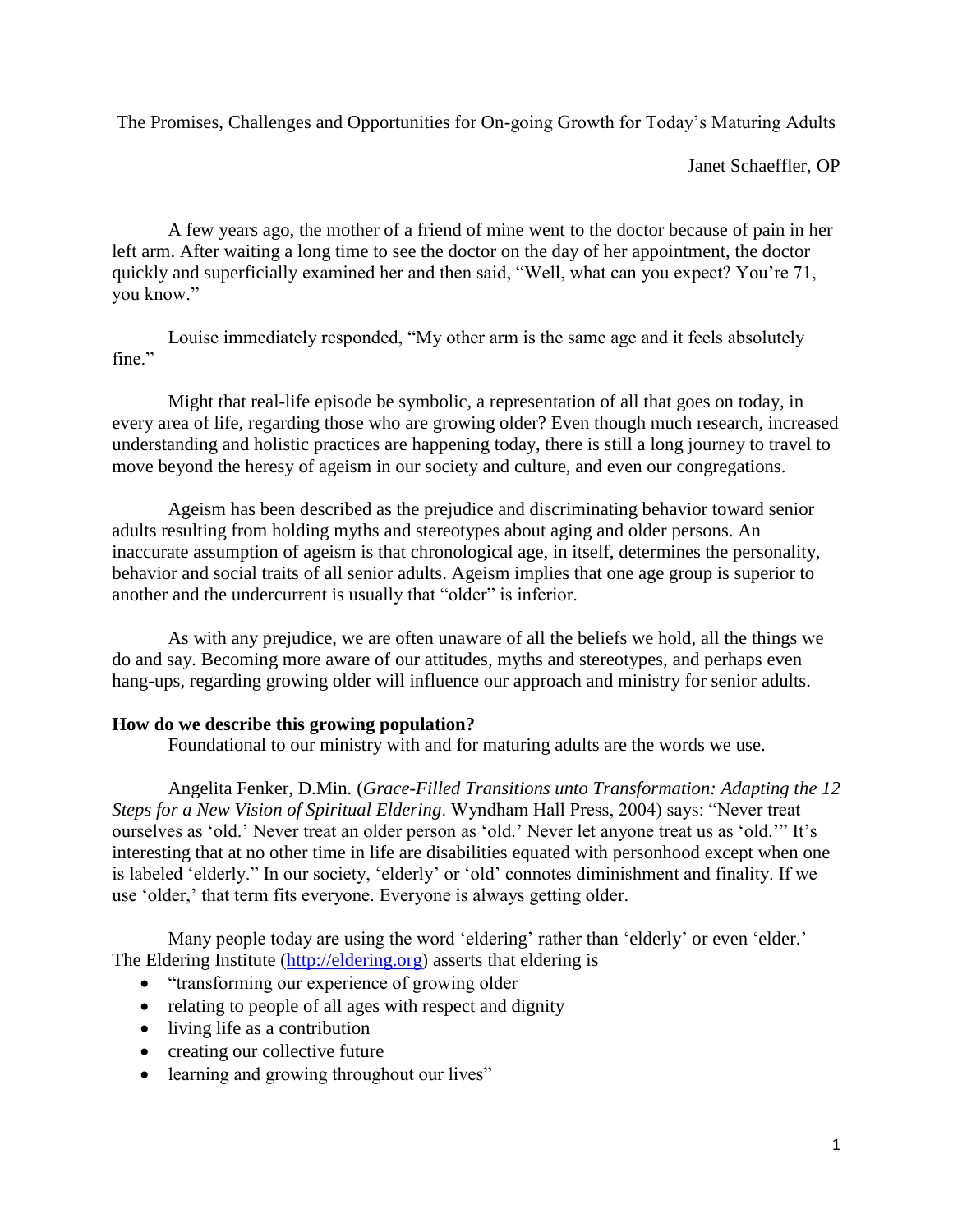"Eldering," the noun used as a verb, suggests action; people are actively doing something about life, about growth in life, rather than static words, such as aged, old, senior, etc.

In March 2009, *The Midweek Herald* in Devon, England even called for a ban on the word 'retirement.' The word comes from the French, meaning "to withdraw." *The Herald* quotes Honey Langcaster-James in the *Death of Retirement Report* published by Standard Life, "(The word retirement) no longer represents the hopes and aspirations of the baby boomer generation. … The report followed a survey which found half of 46 to 65 year olds in the South West plan to travel more in their long-term future. In contrast, only 39 percent of their parents' generation planned to travel more at retirement. Almost half of those surveyed hoped to learn a new skill, such as a hobby or language – five times as many as their parents."

In reality, the word 'retirement' no longer has an accurate meaning. We never really 'retire.' We just move from one phase of life to another. (Scripture never mentions the word "retirement.")

### **Many groups within the "eldering"**

Who really are today's eldering, today's maturing population? The first tenet of gerontology is that as we mature, we become more different from, rather than more alike, all other people. There is absolutely no way to give a concise description of all in the maturing age groups. Each person is unique; within that group (which is growing larger by the week) there are multiple descriptions, numerous needs, and countless gifts.

Many people have attempted to describe several groups within the growing eldering. Richard P. Johnson, in *Parish Ministry for Maturing Adults* (Twenty-Third Publications, 2007) talks about three groups:

- Boomers (ages fifty-five to seventy-two): This stage "of life development is best seen as a time of growth, challenging (in a positive way), stimulating, engaging, and participatory…"
- Builders (ages seventy-three and above): "The distinguishing factor is a general physical slowing down. Builders' minds may be just as sharp and quick as always, but they suffer some physical diminishment…"
- Elders (those who live very long lives): This is the name that Johnson gives "to those maturing adults …who have experienced some form of physical or cognitive debilitation. …many in this group require special assistance or personal care."

Colleen Johnson and Barbara M. Barer, in *Life Beyond 85 Years* (Prometheus Books, 2003) likewise places people into three groups (focusing, though, on loss and disability, rather than continuing growth):

- The "functionally fit survivors" who suffer "only moderate disabilities"
- The "chronically disabled" who manage to live "with a high level of disability"
- The "increasingly disabled" who require rising levels of assistance

One church, Heights Christian Church in Albuquerque, New Mexico, affectionately divides their maturing members into three groups: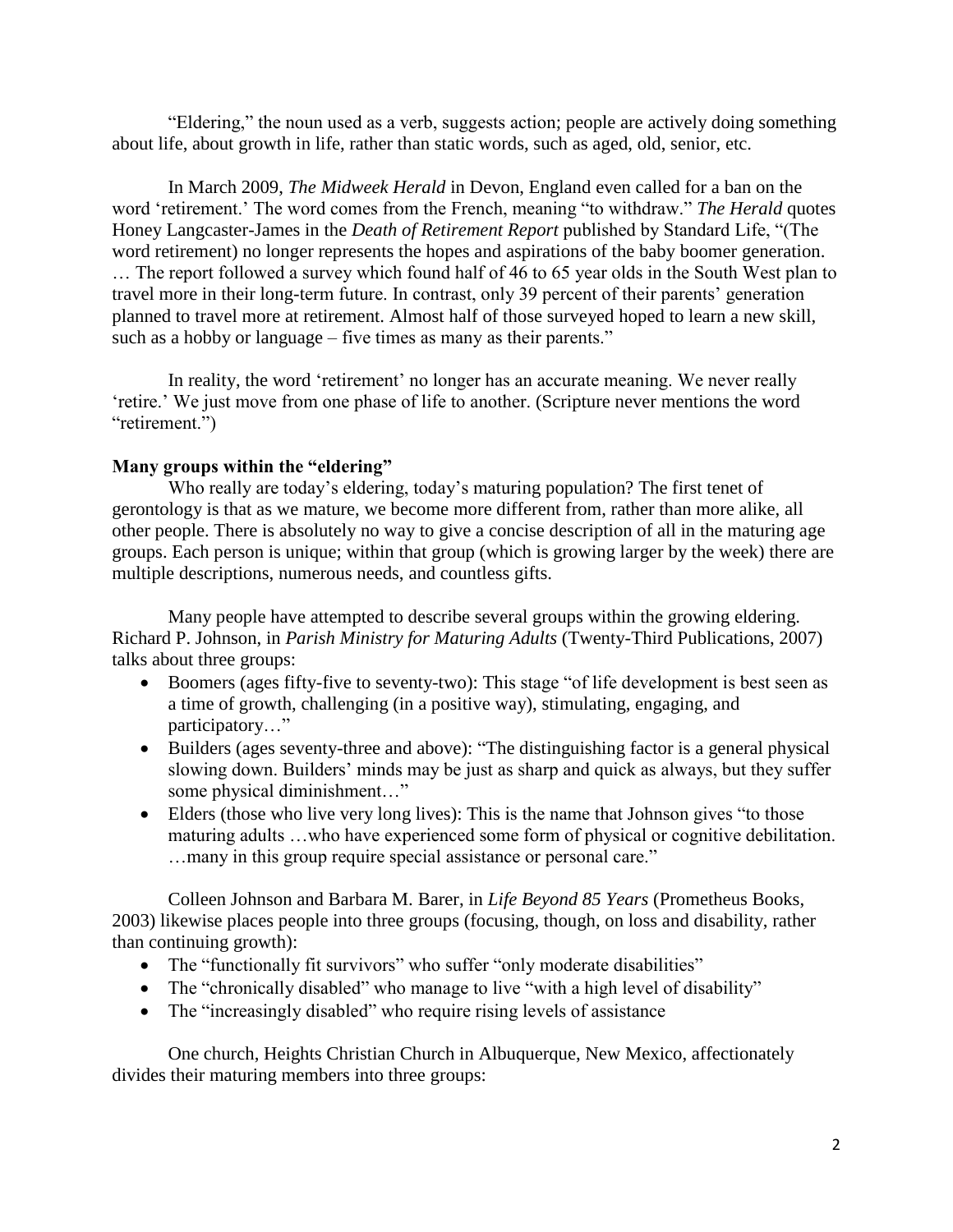- The Go-Go's: You all are still full of energy and vitality. Age hasn't seemed to catch up with you yet, although there are signs. You're still physically active, able to go almost anywhere – even though sometimes you sneak a nap before you do. You also may be in the last stage of denial!
- The Slow-Go's: As the name implies, you're slowing down and feeling your age. You still like to go but just not as long. You have been known to take a nap before you go to bed. You're the life of the party – even if it lasts until 8 PM!
- The No-Go's: The only thing holding you back is probably your health. Your spirit is willing but the flesh is weak, but your wisdom has not diminished. You're a delight to visit, have a great attitude about your circumstances and are a testimony of God's love to those around you.

Donald R. Koepke, in *Ministering to Older Adults: The Building Blocks* (The Haworth Pastoral Press, 2005), divides the eldering into four general categories: "the active, transitional, and frail elderly as well as caregivers (which overlaps both the active and the transitional categories)."

# **Current Statistics**

Fortunately, there probably are more studies and research happening today than ever before, probably because 10,000 Baby Boomers are turning 65 every day. Let's explore some of the statistics, because they have implications for faith formation and ministry. These are taken from Transgenerational Design Matters [\(http://transgenerational.org/aging/demographics.htm\)](http://transgenerational.org/aging/demographics.htm).

- Never before in human history has our planet contained so many older people or such a large percentage of them. This has not always been the case. As late as 1930, America's older population numbered less than 7 million, only 5.4% of the population. Today, one out of every 9 Americans is "old;" another former youth turns 50 every 8 seconds. Those age 65 and older now exceed 35 million, a number poised to explode. January 2011 ushered in the first of approximately 77 million Baby Boomers, born from 1946 through 1964 and are surging toward the gates of retirement.
- The 2010 [U.S. Census Bureau brief on data from the 2010 Census](http://www.census.gov/prod/cen2010/briefs/c2010br-03.pdf) [\(http://www.census.gov/prod/cen2010/briefs/c2010br-03.pdf](http://www.census.gov/prod/cen2010/briefs/c2010br-03.pdf) shows seniors increasing faster than younger populations, raising the nation's median age from 35.3 in 2000 to 37.2 in 2010, with seven states having a median age of 40 or older. Nearly 40 million Americans are 65+, greater than the combined populations of New York, London and Moscow. By 2050, the 65+ total will soar to over 80 million.
- Each year more than 3.5 million Boomers turn 55. (In the U.S. every eight seconds a Baby Boomer turns 65.) According to the UN Population Division, 1 in 5 people are expected to be 65 or older by 2035. By 2050, the U.N. estimates that the proportion of the world's population age 65 and over will more than double, from 7.6% today to 16.2%.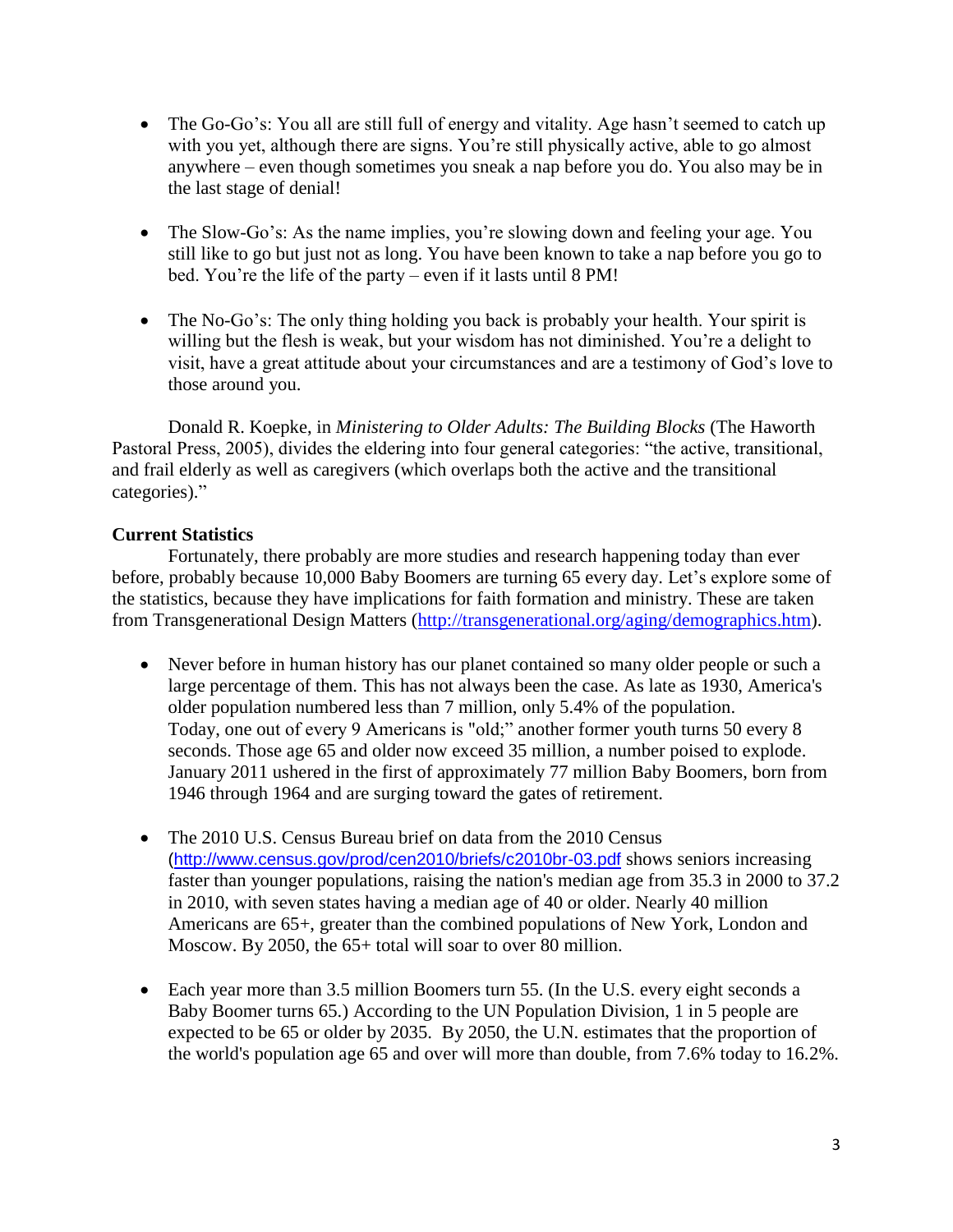- The sex ratio (the number of men per 100 women) changes over the human life span. Surprisingly, 105 male births occur for every 100 female births. As time passes, the number of males continues to exceed females until the third decade (20-29). From that age on, women increasingly outnumber men. For every 100 females in the 65-74 age group, we find only 86 males. Their number continues to drops to 72 in the 75-84 age group. For the old-old groups (85 and older) the sex ratio becomes even more pronounced expanding to an astounding 49 men for every 100 women.
- The dramatic growth in numbers and proportions, increased life expectancies, and energetic life styles, now enables us to live 20 to 25% of our lives in active retirement. Boomers will continue to bike, hike, swim, sail, and ski, play softball and basketball. They'll move to the mountains, beaches, islands, and college towns where the physical and intellectual action is. A survey by Del Web showed that half of them expect to work at least part-time once they retire. And they'll want offices in their homes, with high speed internet connections for those two or more computers, which 40 percent of them already own. As LeRoy Hanneman, president and CEO of Del Web says, "Boomers should be called Zoomers."

#### **Research and developments regarding learning in the eldering years**

This topic, of course, could fill several books. Looking at just a few developments (and our own experiences) will give us a picture of the changing landscape, for this reality touches all we do in adult faith formation.

In her book, *The Third Chapter: Passion, Risk and Adventure in the 25 Years after 50*  (Farrar, Straus, and Giroux*,* 2009), Sara Lawrence-Lightfoot, interviewing women and men who were redefining themselves as new learners, discovered that learning within the Third Chapter is different from the way learning traditionally takes place in schools. "Competition, speed, the single pursuit of achievement, masking failure are things we all learn to do in school. The learning and productivity we have in our Third Chapter has to do with patience, with collaboration, with restraint and incrementalism."

Lawrence-Lightfoot discovered that Third Chapter learners go through four stages when they are new learners:

- They are deeply curious about the subject they have chosen to study.
- They let go of their fear of failure, and their fear of making a fool of themselves.
- They display a willingness to be vulnerable.
- They develop empathy and put themselves in the place of those who will become their teachers – often people from different backgrounds, cultures, geographies and generations.

Another development, the desire for on-going learning, results in the reality that the eldering are designing their own learning opportunities. Their familiarity with the internet and various forms of social media certainly contributes to this. One intriguing example is the University of the Third Age [\(http://u3a.org.uk/\)](http://u3a.org.uk/). U3A "aims to encourage men and women no longer in full-time employment to join together in educational creative/leisure activities. The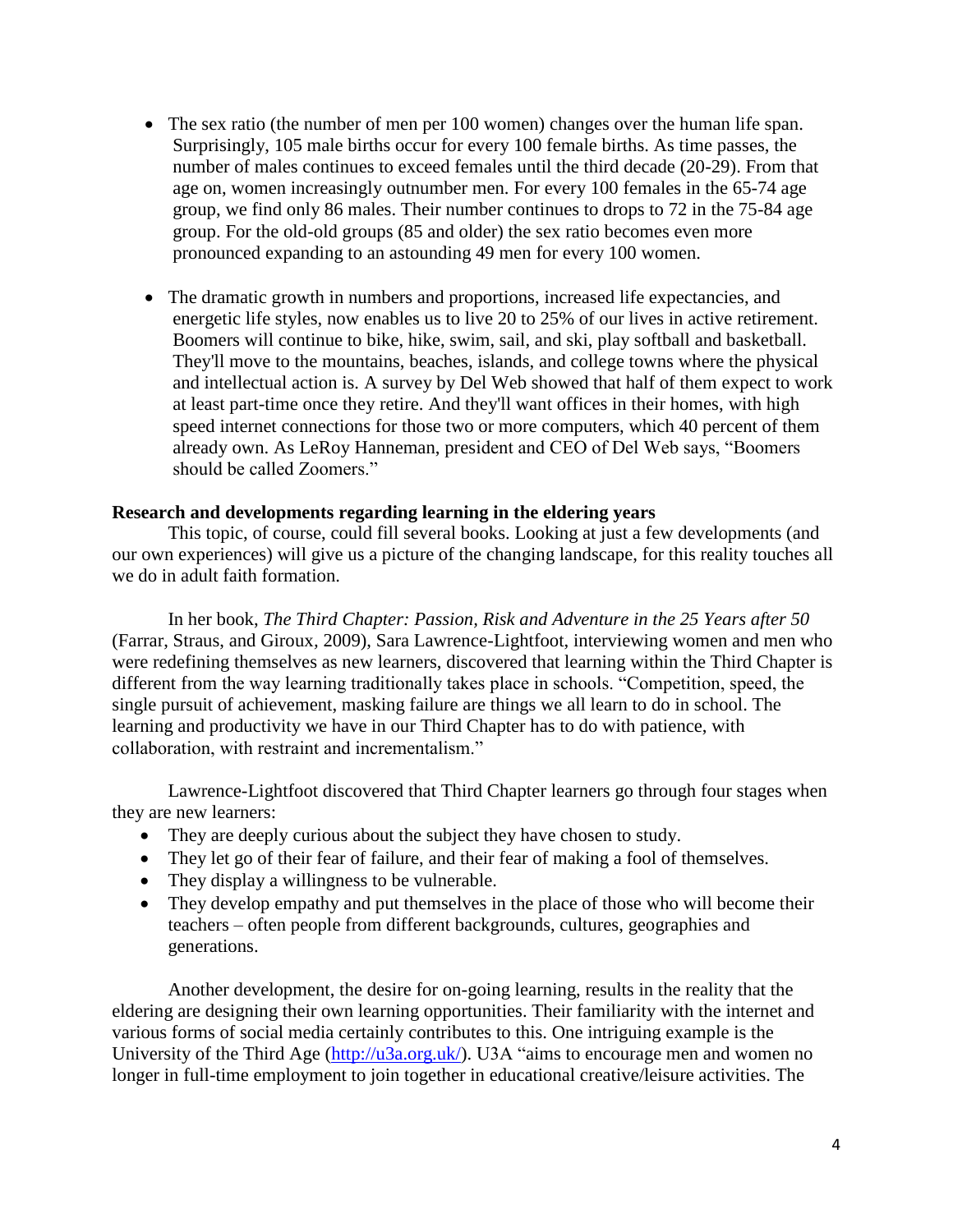word 'University' is used in its original sense of people coming together to share and pursue learning in all its forms."

#### **Research and developments regarding spirituality in the eldering years**

Holly Nelson-Becker, in an article in the July 2011 Generations Review newsletter [\(http://www.britishgerontology.org/DB/gr-editions-2/generations-review/research-in-spirituality](http://www.britishgerontology.org/DB/gr-editions-2/generations-review/research-in-spirituality-religion-and-aging-an-eme.html)[religion-and-aging-an-eme.html\)](http://www.britishgerontology.org/DB/gr-editions-2/generations-review/research-in-spirituality-religion-and-aging-an-eme.html), surveys some of the challenges in researching spirituality and aging (e.g. differing definitions of spirituality and religion, measuring the immeasurable, the changing dynamics in religion and spirituality today, the diversity of people); yet calls for an increase in research on spirituality, religion and aging since there are so many ramifications for the elderly as well as for congregations.

Many researchers agree that spirituality deepens as we age. Richard P. Johnson's constant theme throughout his research, his resources and his website [\(www.senioradultministry.com\)](http://www.senioradultministry.com/) is "As we mature, our spiritual pace quickens!"

Former President Bill Clinton called on religious and spiritual organizations and delegates of the 1995 White House Conference on Aging to address the religious needs of older adults and their spiritual well-being. This led to eleven mini-conferences on the spiritual and religious aspects of aging. These were held across the U.S., and affirmed the importance and everyday impact of spirituality in the lives of older adults.

Today, most researchers and practioners are also pointing out the changing face of spirituality. The website, *Transforming Life after 50* [\(http://www.transforminglifeafter50.org/midlife-trends/spirituality\)](http://www.transforminglifeafter50.org/midlife-trends/spirituality), states: "Boomers are embracing spirituality in their own unique way, transforming the religious landscape of America and giving birth to a broader 'spiritual marketplace' that incorporates many spiritual perspectives, including both traditional and non-traditional religious communities." Boomers are seeking "a self-reflective quest for individual wholeness, a search for depth and meaning, as well as guidance for living one's life. As Boomers grow older, they tend to recognize that spirituality must be cultivated through practice, and that there will be no 'quick fix' when it comes to spiritual depth. Spirituality will most likely remain a significant aspect of their lives for the remainder of their lives."

During a workshop in the fall of 2009 at Asbury Methodist Village in Gaithersburg, Rev. James Shopshire, Sr., professor of Sociology of Religion at Wesley Theological Seminary and Rev. Ramonia Lee, chaplain of the Interfaith Center at Leisure World recounted the needs and aspirations of today's maturing population.

Shopshire said Boomers as a whole "have a distrust of institutional authority, including the church. 'I believe in God but I don't believe in the church' is the way Boomers express their religion."

Citing the statistics that Boomers are returning to church (in the 1970s only 30 percent attended services, today 43 percent attend services), Shopshire asked, "What do Boomers seek in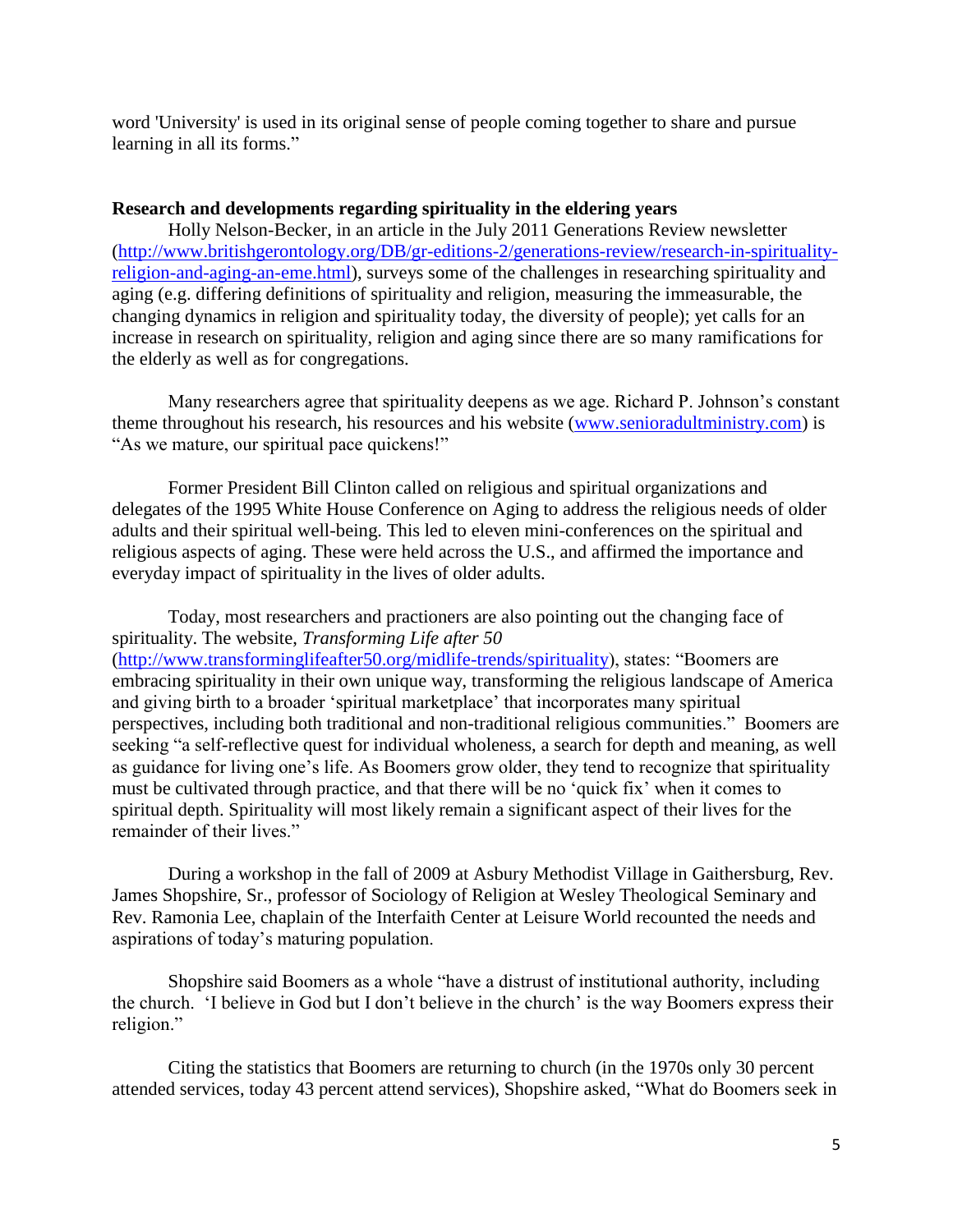a church? They want a church open to spiritual experience, Bible studies that stress the practical, a healthy emphasis on relationships, fewer titles and less formality."

Lee said, "Boomers want to link having a 'spiritual experience' with 'worship,' and expect worship to be participatory with a friendly and casual atmosphere, visual stimulation (using screens, not hymn books), and arts and music. They want variety in worship, service and study, and are insistent on excellence. They prefer worship that leaves room for interpretation, spiritual reflection and personal application. They are open to theological interpretation as long as it is free of dogmatism."

"If the church is just religious, or just spiritual, it doesn't meet the needs of Boomers," Shopshire said.

"One method of adult Christian education many like," Shopshire said, "is to receive by email a news story, text and questions, which they see ahead of time then can meet on Monday to discuss, 'God's views on the news.'"

Lee commented that age-segregated ministries do not appeal to Boomers; they will take advantage of every possible opportunity to mix with the generations, Lee said. They want partnerships with other groups in the church and the community, including mission groups, choirs, coffee conversation groups, even confirmation classes with older members studying with the children. "

### **Some Needs of the Eldering related to Church ministry**

Much of the literature and research identifies the needs of the eldering population. These can be the foundation upon which to build a practical and compassionate ministry and adult formation opportunities with/for the eldering.

In *Need for Community and Connectedness*: Dr. David P. Gallagher, *Senior Adult Ministry in the 21st Century* (Wipf & Stock Publishers, 2006), makes some observations about the eldering. One of them is described as: "We love to be with friends, and we need a warm, loving and caring church family to do that. A lot of us have family members spread out all over the land and we don't get to see them as often as we would like. But because our church friends are close by and accessible and we have more time, we love to be with each other for times of fellowship and activities."

David O. Moberg (*Aging and Spirituality: Spiritual dimensions of aging theory, research, practice, and policy.* The Haworth Press, 2001) suggests the following overlapping categories of needs:

- *The Need for Meaning and Purpose*: The need for meaning and purpose relates closely to the deeply ingrained desire to maintain one's personal dignity and self-esteem.
- *The Need for Love and Relatedness*: Sharing companionship, conversation, intimacy, laughter, a hug, or caressing touch and giving oneself to others by work or service help to satisfy this need.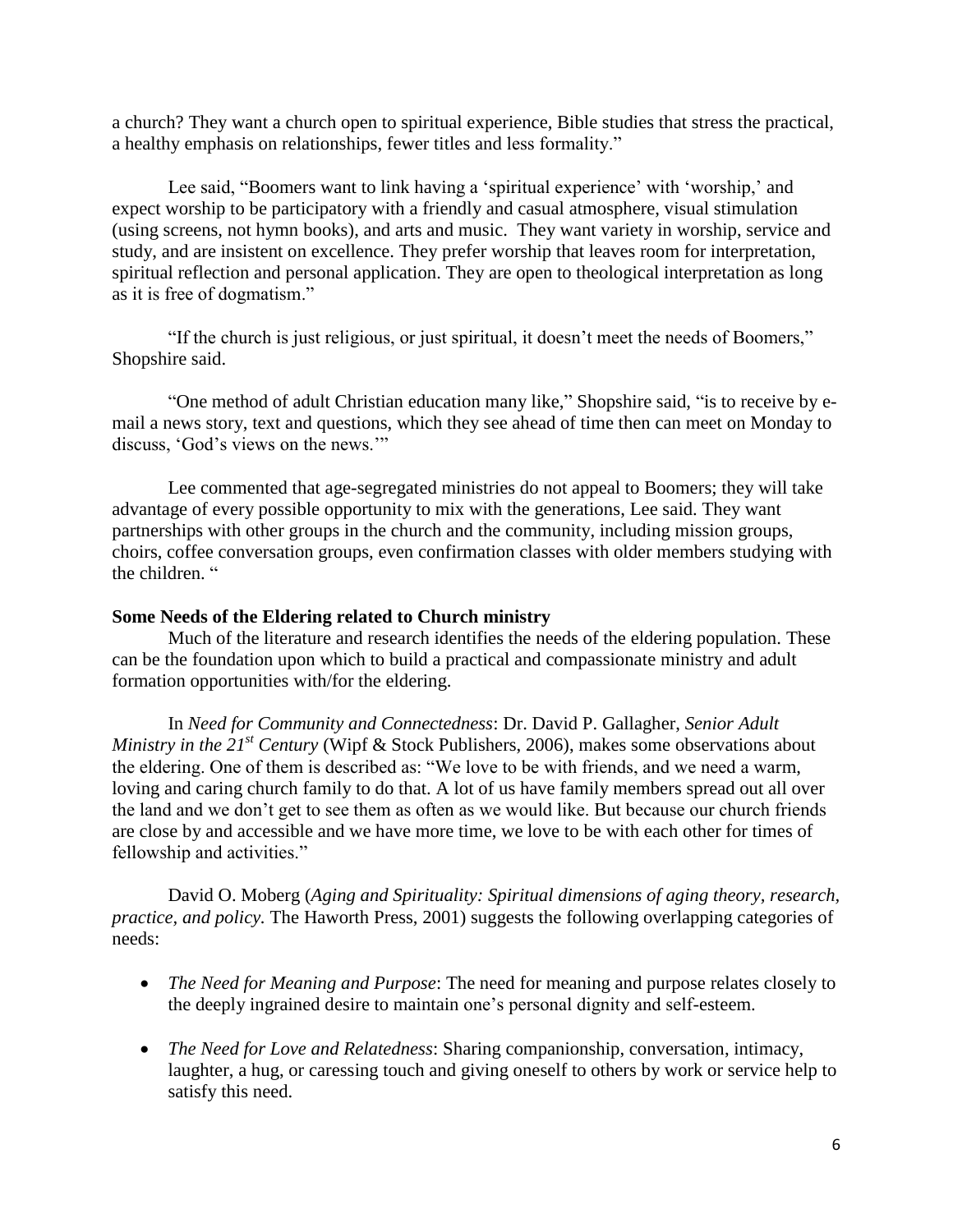- *The Need for Forgiveness*: Most of us have experienced failures … these can be resolved through accepting the forgiveness of God and others.
- *The Need for Spiritual Integration*: We need to know and to feel ourselves spiritually integrated beyond our own existence into an absolute order of existence.
- *The Need to Cope with Losses*: Even losses can enrich one's life journey for each provides an opportunity for spiritual growth and development.
- *The Need for Freedom to Raise Questions*: Usually it is cathartic for people to share ... questions with a sympathetic listener.
- *The Need for Flexibility*: old age is a period of life in which many changes are imposed upon people, despite whether they desire and seek them.
- *The Need to Prepare for Dying and Death*: Much of this preparation seems purely physical and materialistic, but also old emotional accounts from past mistakes and grudges can be settled.
- *The Need to Be Useful:* This is a form of the need to love others and, in turn, to receive love from others.
- *The Need to Be Thankful*: The life review can stimulate a more balanced perspective that includes one's happy experiences, profitable accomplishments, and good circumstances.

### **Some Gifts of the Eldering related to Church ministry**

*The Gift of Memory*: In *Growing Old in Christ*, edited by Stanley Hauerwas, Carol Bailing Stoneking, Keith C. Meador and David Cloutier (Eerdmans, 2003) the essayists write of the importance of holding on to the Christian story, which gives meaning to individual stories and provides "rich resources to make possible friendship between the elderly and, perhaps most important, becoming and remaining friends with ourselves as we age." Since Christian communities live by memory, since the church's central feast is a feast of memory, the eldering have a unique and essential role in the church. They are the keepers of the meaning, the repository and tellers of the story of the communion of saints.

*The Gift of Wisdom:* Rabbi Marc Disick of Temple Sinai in Stamford, CT believes that the most important thing we can do for older people is make them feel that their wisdom and years count for something. [\(http://www.pbs.org/lifepart2/watch/season-2/spirituality-and-aging\)](http://www.pbs.org/lifepart2/watch/season-2/spirituality-and-aging)

The reflection from former United Nations Secretary-General Kofi Annan becomes truer each day, with today's vibrant maturing population: "Trees grow stronger over the years, rivers wider. Likewise, with age, human beings gain immeasurable depth and breadth of experience and wisdom. That is why older persons should be not only respected; they should be utilized as the rich resource to society that they are.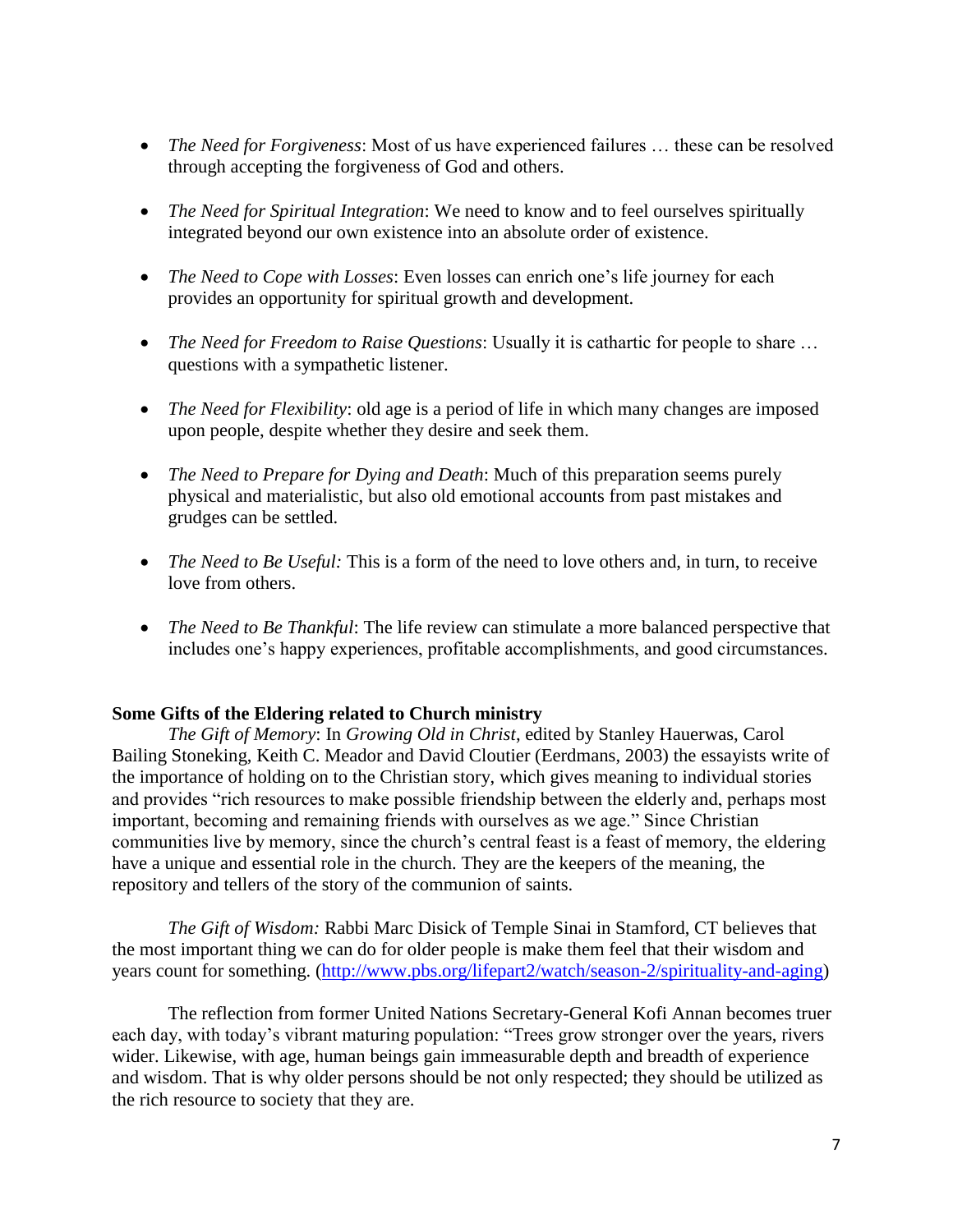*The Gift of More Developed Abilities*: In the July-August 2012 issue of *Smithsonian*  magazine, Helen Fields recounts several studies illustrating that the mind gets sharper at a number of vitally important abilities, even while certain skills decline, as we get older.

"In a University of Illinois study, older traffic controllers excelled at their cognitively taxing jobs … They were expert at navigating, juggle multiple aircraft simultaneously and avoiding collisions….

For a 2010 study, researchers at the University of Michigan presented 'Dear Abby' letters to 200 people and asked what advice they would give. Subjects in their 60s were better than younger ones at imagining different points of view, thinking of multiple resolutions and suggesting compromises….

For a study published this year, German researchers had people play a gambling game meant to induce regret. Unlike 20-somethings, those in their 60s didn't agonize over losing, and they were less likely to try to redeem their loss by later taking big risks….

In 2010, researchers at Stony Brook University analyzed a telephone survey of hundreds of thousands of Americans and found that people over 50 were happier overall, with anger declining steadily from the 20s through the 70s and stress falling off a cliff in the 50s."

### **Some foundational guidelines**

Regardless of how the eldering are divided into sub-groups, and because of today's increased understanding of this growing population, there are several foundational guidelines that are important to remember, especially for those in ministry, in faith formation:

- As previously mentioned, each person is unique. No one can be placed into a category with set characteristics, especially according to their age. As Ronni Bennett said on her blog: "One of the most striking features of old age is its diversity. We age at dramatically different rates and some people in their fifties can be decrepit while some in their nineties are as sharp and nearly as capable as in their mid-years." ([http://www.timegoesby.net/weblog/2012/08/what-is-it-like-to-be-old.html\)](http://www.timegoesby.net/weblog/2012/08/what-is-it-like-to-be-old.html) Therefore, ministry for/with the eldering has to be multi-faceted.
- There are numerous and varied needs within this population.
- There is an abundance of gifts and wisdom within these members of our parishes.
- Because today's older adults are living longer, are healthy and energetic, ministries for/with them need to be viewed as being *with* and *through* older adults rather than *to*  older adults.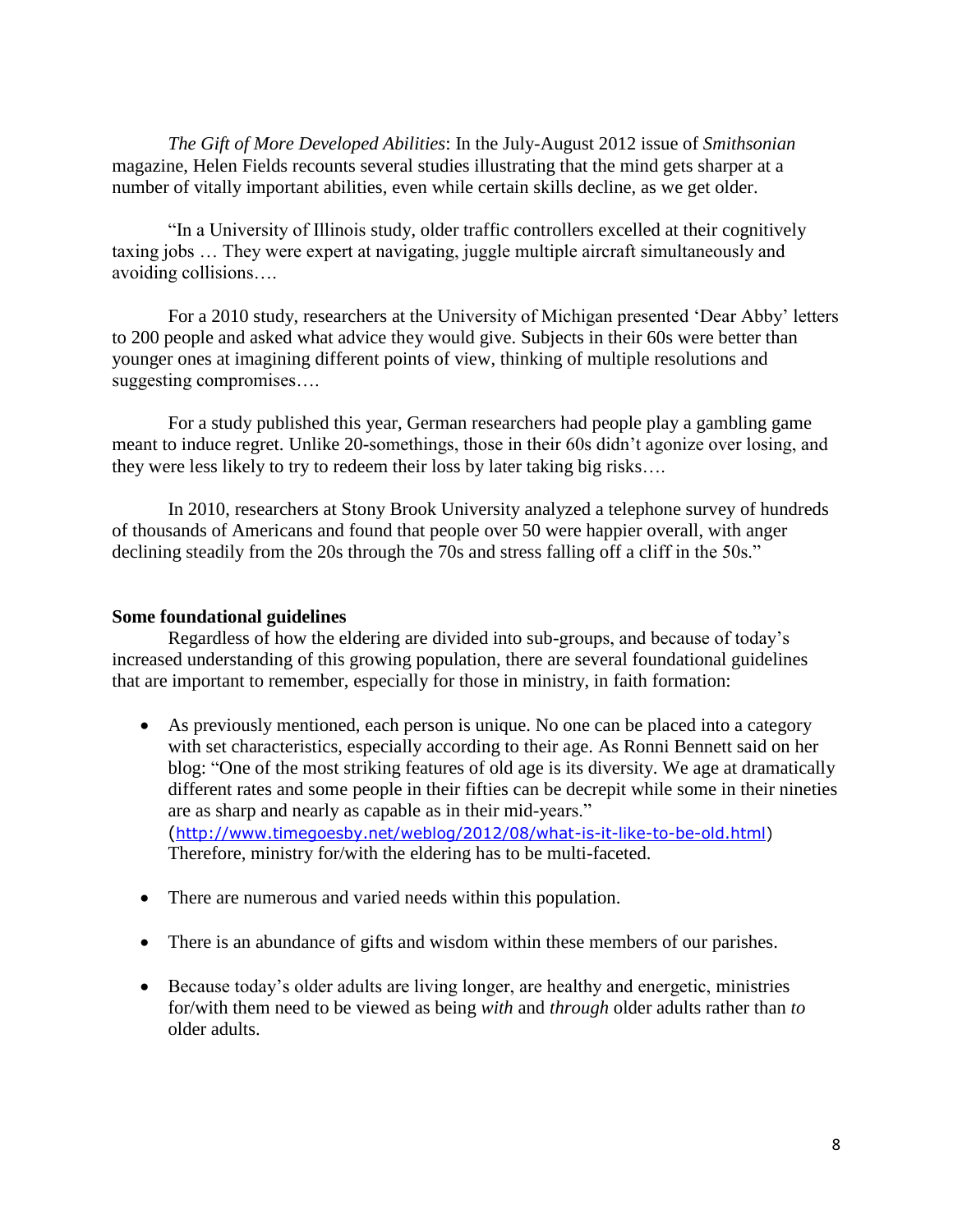- Aging needs to be recognized as a normal, natural process, filled with opportunities for continued life and growth, rather than something to fear. Author Amy Hanson [\(http://amyhanson.org/\)](http://amyhanson.org/) dares church leaders to let go of stereotypes about aging and embrace a new paradigm, that older adults are for the most part active, healthy and capable of making significant contributions for the Kingdom of God.
- In the words of Richard P. Johnson: we "need to dramatically shift our perspective on senior adults away from a deficit perspective and toward an abundance perspective. A deficit perspective leads us to the question, 'How can we possibly take care of all these older persons?' An abundance perspective asks instead, 'How can we harness the depth of wisdom and well-learned adaptability resident in our senior adults?' (February 2006 newsletter from [www.senioradultministry.com\)](http://www.senioradultministry.com/)
- Today, perhaps, there should be a shift in the emphasis from the duties of the *eldering to the church* to the *church's duty to the eldering*. When this is done well, of course, the gifts of the eldering will be called forth for all in the community.
- Ministry for/with the eldering is not an end in itself; it's not simply a calendar of activities or services to be provided. It "seeks to be attentive to, tend to, cultivate, encourage, and deepen a person's spiritual life." (Donald R. Koepke, in *Ministering to Older Adults: The Building Blocks*. The Haworth Pastoral Press, 2005)
- Ministry for/with maturing adults needs to be both age-specific and multigenerational.

# **What is ministry and adult formation for/with the elderly?**

It is obvious that it has to be varied, since the needs and gifts of the people are diverse and numerous. One-size-doesn't fit all. Certainly we know it needs to be beyond "busses, bingo, and brownies." (Richard P. Johnson in *Parish Ministry for Maturing Adults.* Twenty-Third Publications, 2007.)

Before looking at specifics, it might be helpful to reflect on the twelve guiding principles for ministry for/with the elderly as proposed by Richard P. Johnson (*Parish Ministry for Maturing Adults.* Twenty-Third Publications, 2007).

Ministry for maturing adults:

- Pays attention to three dimensions of growth: spiritual, psychological, and physical
- Is part of the parish plan
- Employs styles of teaching and learning unique to the people being served
- Is based on the idea that God is calling each person in the parish to a profound personal vocation
- Shifts the focus of parish activity to a broad understanding of ministry that includes shared activities as well as shared growth in faith and life
- Welcomes elders into mainstream ministries of the parish
- Embraces a goal of spiritual transformation
- Offers programming that arises out of the real situation in which elders live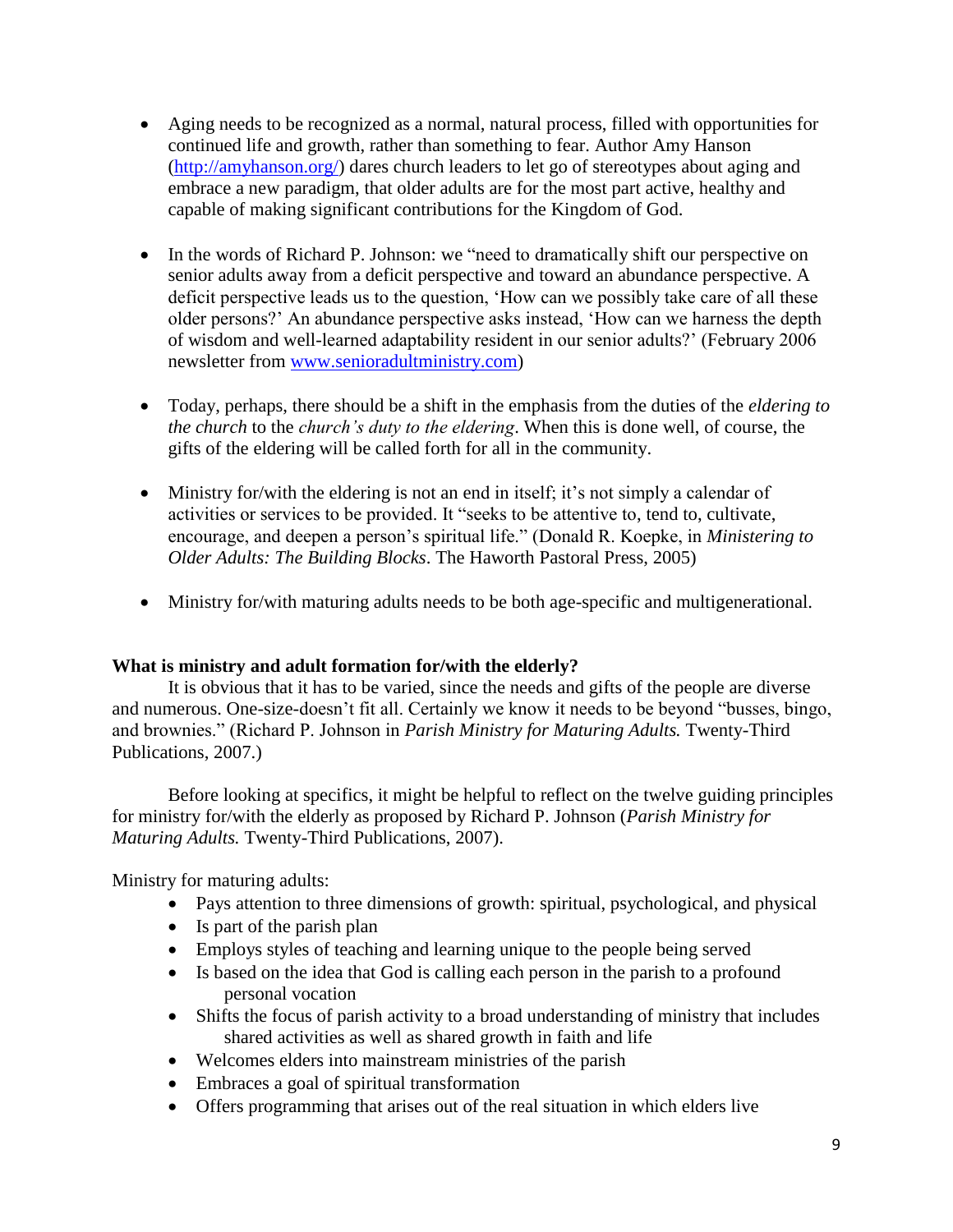- Focuses on both interior and exterior growth
- Is Christ-centered
- Is developmental, ongoing, and lifelong
- Honors diversity of age, stage, personality, ethnicity, and spirituality

What are the specifics? Donald R. Koepke (*Ministering to Older Adults: The Building Blocks*. The Haworth Pastoral Press, 2005) suggests five categories, which will keep all the aspects of eldering life in balance (these certainly overlap with each other):

- Spiritual development
- Continued education
- Opportunities to serve
- Opportunities to be served
- Community building (social interaction) events

# **Spiritual Development**

In many ways, the other four categories can be rolled into this one, since spirituality touches all of life. Our spiritual growth is meshed with every other aspect of our lives. We are holistic people (body, mind and spirit). As we grow in one area, we also grow in the others. Our spirituality expands with all growth, when we're open and aware.

David Moberg ("Spiritual maturity and wholeness in later years" in *The Journal of Religious Gerontology* 7, 1/2 5-24, 1990) notes that among all change opportunities in human life, the one that provides the most opportunity for continuing growth in the eldering years is the spiritual. By its very nature, aging can foster spiritual development by inviting people into the spiritual tasks of discovering, pondering, integrating, surrendering, growing and companioning.

- Are prayer and reflective opportunities provided, opportunities which connect with the current life experiences, questions, hopes and fears of the eldering?
- Can we begin prayer groups where persons of deep faith, and perhaps limited physical resources, can pray for the needs of others?
- Do we realize that Scripture study, at this time in life, can be deeper because of the rich life experiences of these eldering participants?
- Do homilies contain illustrations of the experiences of older people?
- How do we help people see their life wholistically?
- Do we ritualize the transitions of life in this age? Is there a prayer, a blessing, for those beginning retirement? Can we create rituals to acknowledge and celebrate each decade of life? Is there a celebration of driving careers, planned on a regular basis for those who have given up their driver's licenses?
- Can we develop rituals for transitions which parishioners can celebrate in their homes?
- Are religious services televised and/or recorded?
- Since forgiveness is a need, do we plan reconciliation services, focusing on the healing of memories?
- How do we acknowledge the caregivers in our parishes? These are often the eldering ministering to other eldering.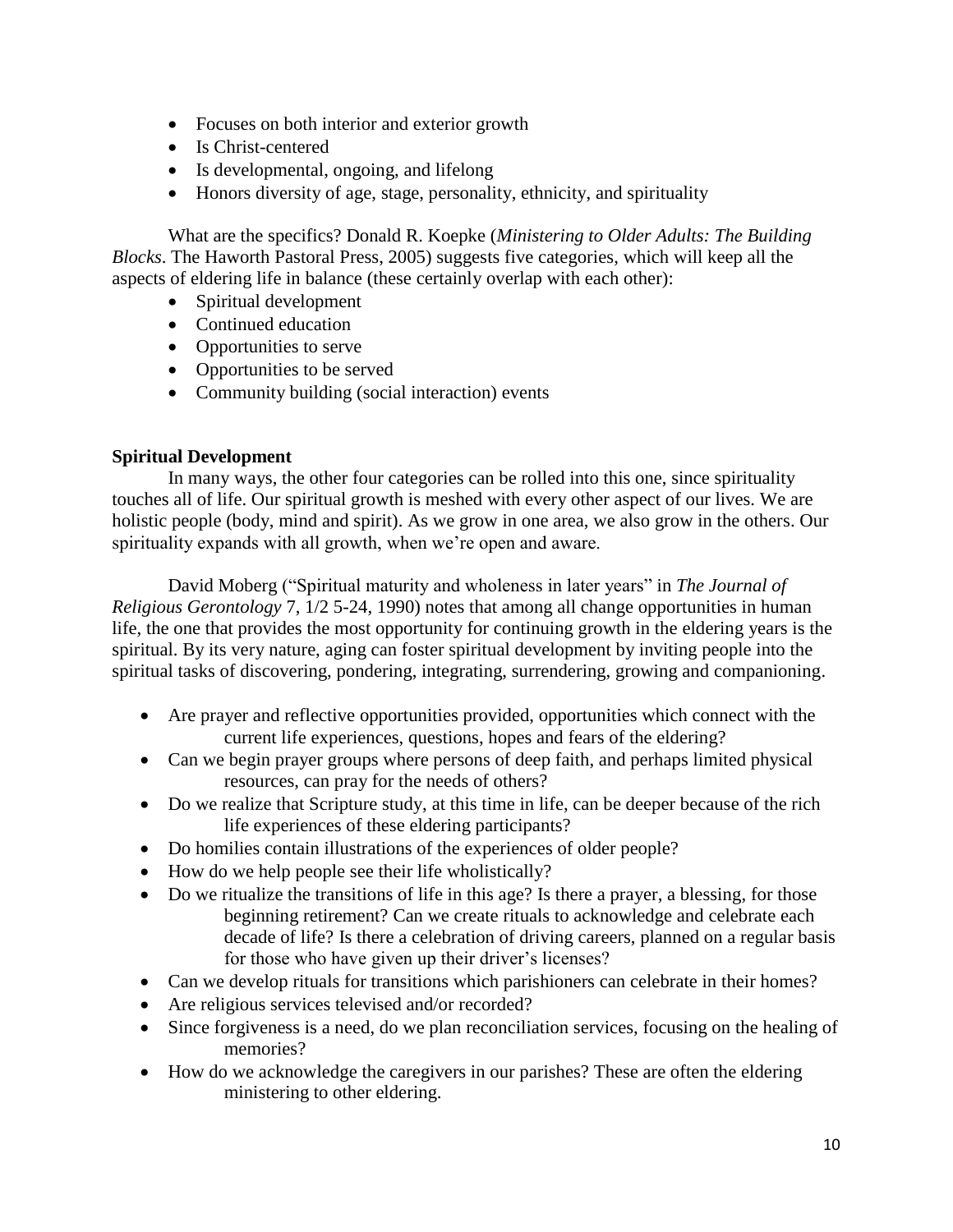- Have we ever matched up a young family with each older person in the parish, inviting the family to pray for their person, writing them a note of appreciation and care?
- Are older persons invited into all the ministries of the church, especially the liturgical ministries: ushers, readers, ministers of hospitality, etc.? (In reality, many older persons are already there; they have been their whole lives and don't slow down as they get mature in age.)
- Do we, within our parishe, offer opportunities, mentors and guides, for spiritual direction?

### **Continued education**

As previously mentioned, today's eldering person craves for continuing learning. There are no dividing lines (that would be a dualistic world); thus, we need to consider on-going religious learning as well as learning which, at first glance, might not be considered religious.

"Ideally, religion is coextensive with life. The so-called secular experiences of adults are pregnant with the possibility of religious meaning….

 When adult religious education concentrates solely on topics perceived as sacred or holy, the implication is that a host of educational needs and interests arising out of daily life are trivial, a sort of second-class reality. What shapes a person's religious response, however, is the totality of his (her) experience and not simply that part of life experience perceived as sacred. Likewise, a person's religious response influences the manner in which he (she) experiences all of life and not just a segment of life designated as sacred." (Leon McKenzie and R. Michael Harton in *The Religious Education of Adults*, Smyth & Helwys, 2002.)

"Since all experience has the potential for learning, the division between sacred and secular fades away. In viewing life's experiences as God-given, and our capacity to take note and organize those experiences into meaningful frameworks as a gift of grace, our journey of lifelong learning is at every moment a sacred one. Whether the experience and struggle to make meaning of it are painful or joyful, the whole process is sacred. Whether the learning event takes place within a religious context or outside of one, the moment is God-given. Lifelong learning and the faith journey are one and the same." (Margaret Fisher Brillinger in *Adult Religious Education: A Journey of Faith Development*, Marie A. Gillen and Maurice C. Taylor, eds., Paulist Press, 1995.)

People in their eldering years understand this one-ness, or are seeking to, in unique ways. It is part of the aging process. Some things to think about and to do:

• In May 2010 an article in *U.S. Catholic* magazine advocated for Yellow Banana Schools of Theology in our churches. ("I don't buy green bananas. I may not still be here when they ripen and turn yellow.") This proposal was precipitated by the realization that most congregations give much time, resources, and personnel to children, and some to adults, but very little to the eldering.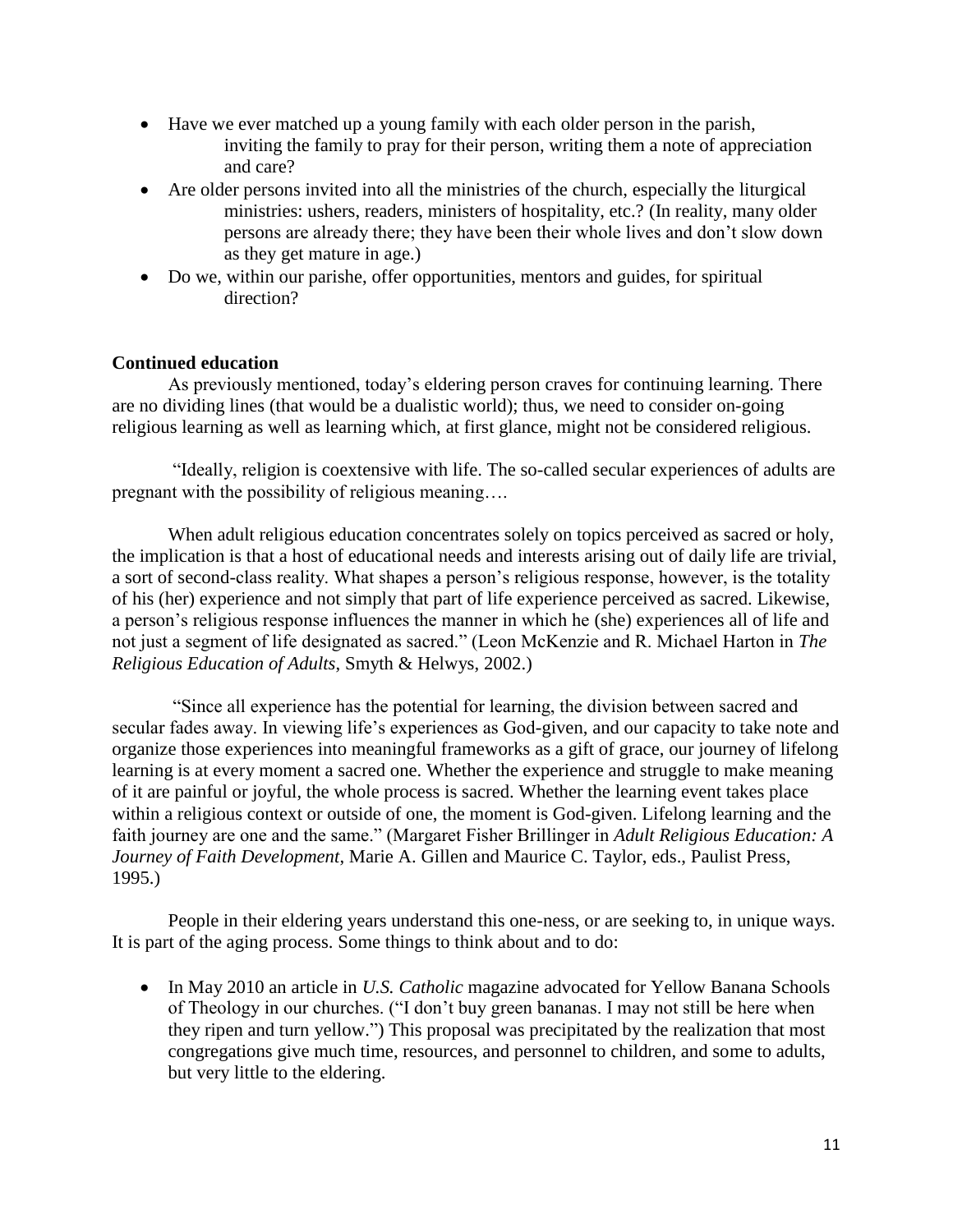These Yellow Banana Schools would be an "endeavor powered by the urgency of age. The courses, like a ripe banana, should not only be short but also sweet. … Yellow not green! Short and interesting if not fun. The sweetener would be the choice of a dynamic, questioning facilitator to run the sessions instead of an answer-giving teacher or a dull, lecturing scholar. Most courses would run one session, seldom two, and never three. The curriculum would be determined mostly by the students themselves, because as we age, our felt needs increasingly become our real needs."

When beginning to think about on-going learning for the elderly, often we think of "expanding their religious knowledge," using a catechism of sorts, or classes that are reruns of doctrine and teachings. For most of the elderly, they already know all the dogma and doctrine they need to function as members of the church. They need fresh ideas. (I listened to an elderly woman once who thought I might think her odd because she wanted to explore more of what it meant to be a contemplative – and so did many of her friends. They were afraid to ask their church to help them.)

What the elderly do need is to be invited to optimistic, growth-filled, practical information regarding a maturing spirituality. They welcome how-to's which enable them to stay active, energetic, involved and open to spiritual growth and change which will affect their entire life.

- Parishes are called to provide workshops, resources and support aimed at addressing all the realities of the eldering process: e.g. simplifying life; ways to share faith with grandchildren; caring for grandchildren; the transition of retirement; the transition to a new job; the empty-nest reality; marriage relationships in the older years; understanding wills, living wills, organ donations, official forms (Social Security, Medicare, etc.); managing transitions; nutrition and fitness; travel and leisure; discovering/developing artistic/creative expression; understanding and living with loss; the meaning of suffering; death and dying. One example of a series helping older adults determine their funeral plans can be explored at [http://www.janetschaeffler.com/Best-Practices.html;](http://www.janetschaeffler.com/Best-Practices.html) see #13.
- One parish doesn't have to do everything. Be a clearing house, a curator, by alerting older persons to the array of educational and service opportunities in your area.
- One of the interesting undertakings for on-going learning is taking place in California: Progressive Christians Uniting [\(http://www.progressivechristiansuniting.org/PCU/Progressive\\_Christians\\_Uniting.html\)](http://www.progressivechristiansuniting.org/PCU/Progressive_Christians_Uniting.html), founded by a 78-year old emeritus professor of theology. This endeavor has taken up issues and concerns that impact today's society: economics, politics, social ethics, etc.
- Support groups can be developed in which older adults have a safe place for conversation regarding their various needs: e.g. caregiving, inevitable losses of older life, adjusting to "retirement," widow/widower groups.
- Book clubs can be a place for deepening one's understanding, and sharing experiences, of growing older. Books such as: *A Deepening Love Affair: God's Gift in Later Years* by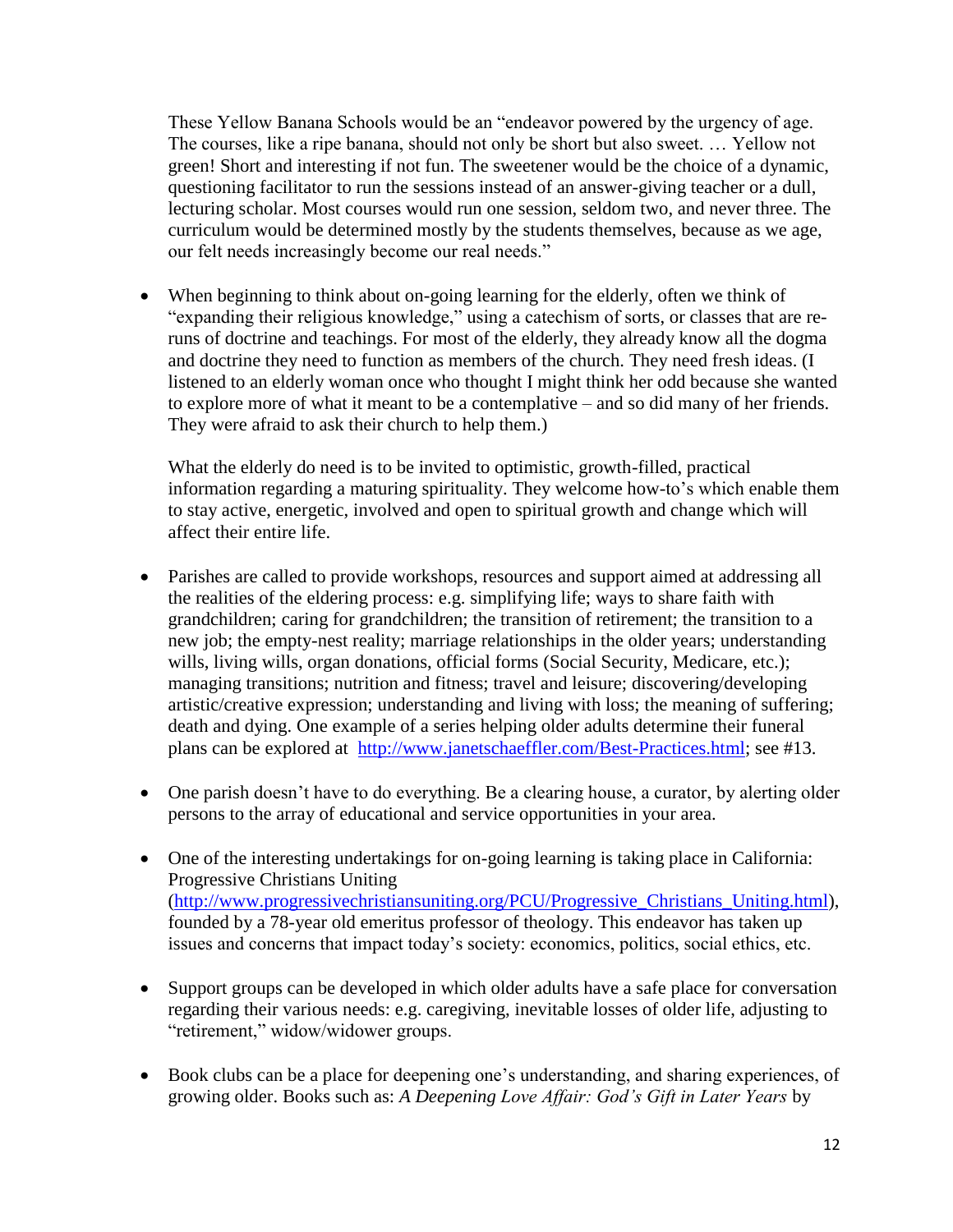Jane Thibault (Upper Room Press, 1993); *Falling Upward: A Spirituality for the Two Halves of Life* by Richard Rohr (Jossey-Bass, 2011); *The Gift of Years: Growing Old Gracefully* by Joan Chittister (Bluebridge, 2010); *After 50: Spiritually Embracing Your Own Wisdom Years* by Robert Wicks (Paulist Press, 2009); *The Enduring Heart: Spirituality for the Long Haul* by Wilkie Au (Paulist Press, 2000); *30 Lessons for Living: Tried and True Advice from the Wisest Americans* by Karl Pillemer, Ph.D. (Hudson Street Press, 2011).

- One of the very helpful activities for the maturing adult is a life review: a way to intensify gratitude. They may be expressed in a variety of ways: writing memoirs, previewing and assembling photo albums, taping memoirs, through art, creating memory gardens, developing family histories or genealogies, making trips to family homes or pilgrimages to locations of spiritual significance, autobiographies or life histories. To read about how one church invited/helped its elderly to compose a spiritual/life autobiography, see [http://store.pastoralplanning.com/iboplbeprfor.html.](http://store.pastoralplanning.com/iboplbeprfor.html)
- In addition to life reviews, invite older adults to reflect on their legacy. What are they passing on to the  $7<sup>th</sup>$  generation (a Native American tradition)? A reflective time to think about the following questions, and perhaps write them down for their families, can be very affirming:
	- o What are four of the spiritual gifts God has given you?
	- o To whom would you like to give these gifts?
	- o What are four of the talents God has given you?
	- o To whom would you like to leave these talents?
- Parish Nurse Programs not only provide numerous services for the eldering, but can also sponsor many educational opportunities related to health, safe living, transitions, etc.
- Richard P. Johnson in *Parish Ministry for Maturing Adults.* Twenty-Third Publications, 2007 suggests a program of mini-courses to be offered for the older adults, such as: The 12 Keys of Successful Aging, How to Find Peace and Purpose, A Faith-based Perspective of Sickness, A Holy Understanding of Wellness, Praying: the Heart of the Spiritual Journey.
- Connecting with another theme, the desire to serve, invite older adults to a process of learning leading toward a deepened commitment: [www.justfaith.org.](http://www.justfaith.org/)
- Some questions to ask ourselves:
	- $\circ$  Are educational opportunities offered during the day as well as the evening to accommodate some of the eldering who would prefer daytime schedules?
	- o Do we regularly analyze the message that our programs give older adults: e.g. listing programs as "family-centered;" involving them as teachers or worship leaders; blend of old and new hymns; intergenerational seating; accessibility and clear signage at church?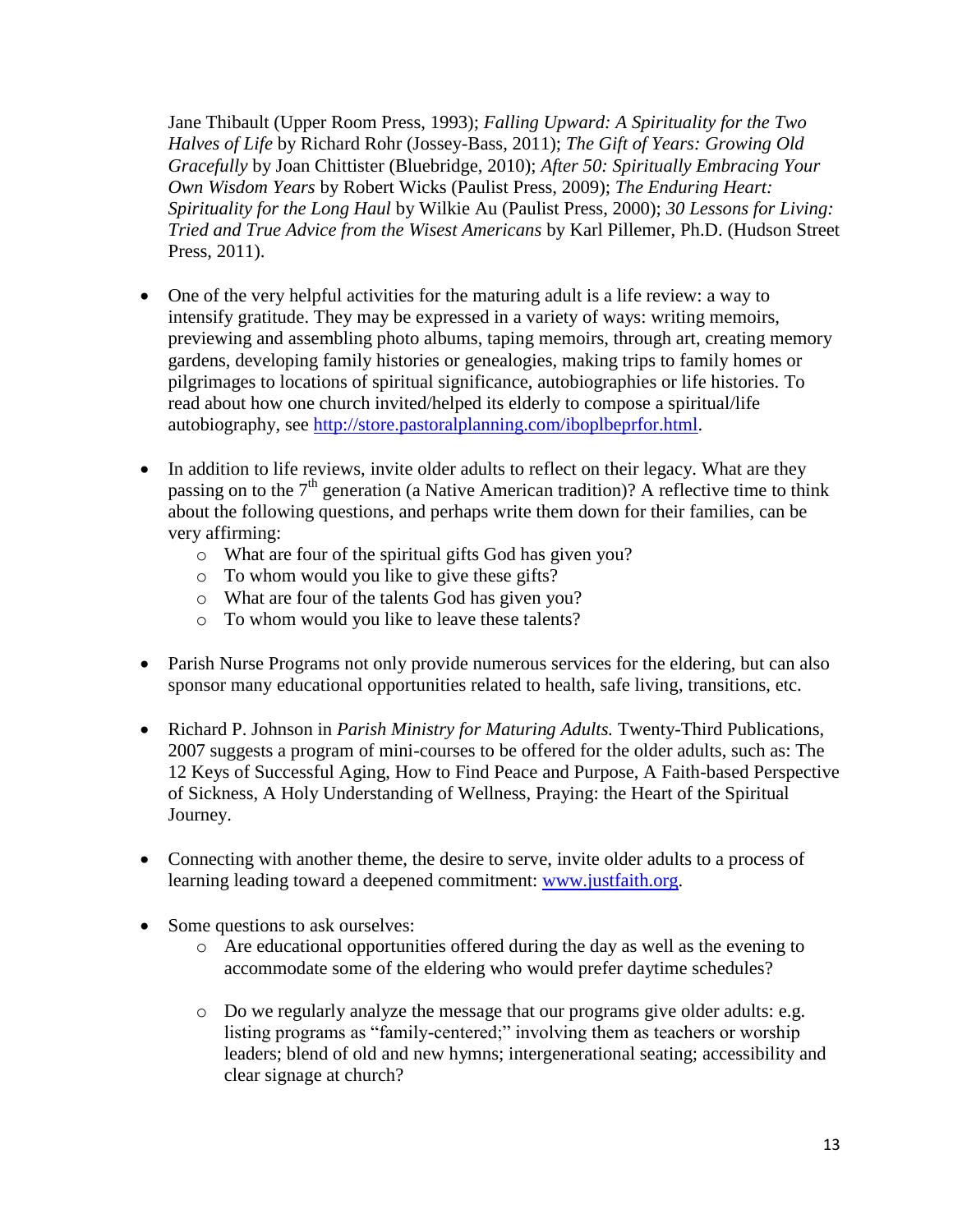- $\circ$  Do we use the potential of technology, in all its forms, so that the eldering (as well as harried younger members of our churches) can learn and participate from their homes? For instance,
	- your local phone company can arrange for a conference call. The teacher (at church) can use the church phone; people at home will participate via their phones.
	- Ink the older adults with online sessions of interest to them. (Of course, because they have varied interests and each person is unique, this will be a broad range of topics.) One possibility: "Autumn Blessings: Spirituality in the Second Half of Life" [\(http://www.bc.edu/crossroads\)](http://www.bc.edu/crossroads).
- Some resources/organizations for help in providing programs/services:
	- o The Alzheimers's Association [\(www.alz.org\)](http://www.alz.org/)
	- o The National Council on Aging [\(www.ncoa.org\)](http://www.ncoa.org/)
	- o The National Academy of Elder Law Attorneys [\(www.naela.org\)](http://www.naela.org/)
	- o Although it might be known by different names in various areas, every county in the country has an Area Agency on Aging [\(http://www.n4a.org/\)](http://www.n4a.org/)
	- o The National Alliance for Caregiving [\(www.caregiving.org\)](http://www.caregiving.org/)
	- o Health Ministries Association [\(www.hmassoc.org\)](http://www.hmassoc.org/)
	- o The Christian Association Serving Adult Ministries Network [\(www.gocasa.org\)](http://www.gocasa.org/)
	- o Forum on Religion and Spirituality in Aging [\(http://www.asaging.org/forum](http://www.asaging.org/forum-religion-spirituality-and-aging-forsa)[religion-spirituality-and-aging-forsa\)](http://www.asaging.org/forum-religion-spirituality-and-aging-forsa)
	- o Senior Adult Ministry: [\(www.senioradultministry.com\)](http://www.senioradultministry.com/)
	- o iTunes University: [\(www.apple.com/education/itunes-u\)](http://www.apple.com/education/itunes-u)
	- o Duke University: [www.learnmore.duke.edu](http://www.learnmore.duke.edu/)
	- o TED talks [\(www.ted.com\)](http://www.ted.com/) and RE-TED [\(http://gnmforum.blogspot.com/search/label/RE-TED\)](http://gnmforum.blogspot.com/search/label/RE-TED)
	- o Osher Lifelong Learning: [\(http://nrc.northwestern.edu/\)](http://nrc.northwestern.edu/)
	- o AARP: [www.aarp.org](http://www.aarp.org/)
	- o Presbyterian Older Adult Ministries Network: [www.poamn.org](http://www.poamn.org/)

In summary, as in all faith formation, opportunities for the maturing population need to include various methods:

- o Individualized: online opportunities, reading, videos, etc.
- o Within home life: conversations, prayer and rituals, etc.
- o In small groups: various topics; taking place in various locations (church, restaurants, libraries, homes, etc.)
- o In large groups: retreats, workshops, speakers, etc.
- o The life of the church: worship, service, ministry and leadership
- o Within the community and world: opportunities offered by various civic, religious, educational organizations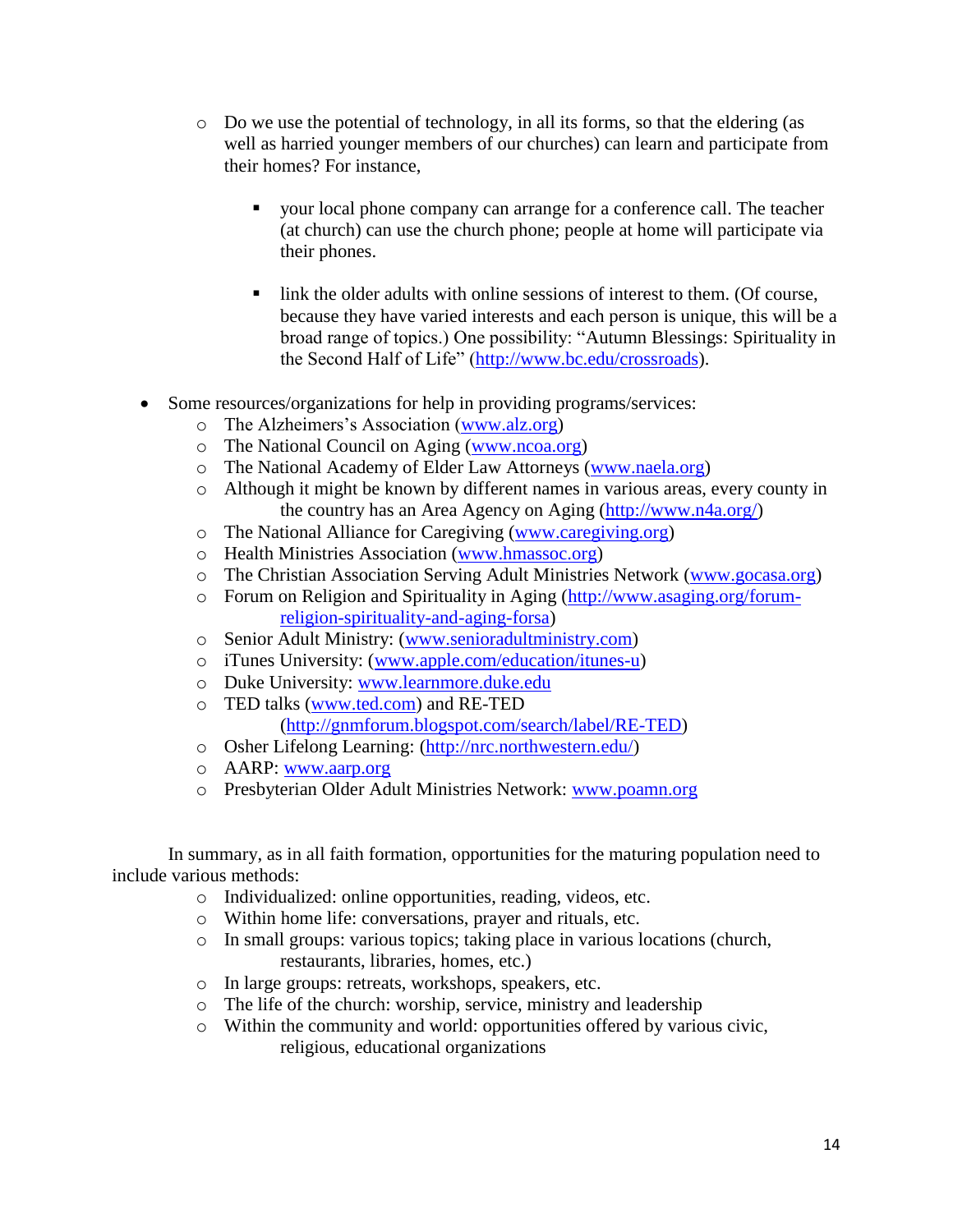### **Opportunities to Serve**

In addressing this facet of senior adult ministry, Donald R. Koepke (*Ministering to Older Adults: The Building Blocks*. The Haworth Pastoral Press, 2005) entitles the chapter, "Call Me a Master, Not a *Senior* Citizen." He contends, as does everyone working and researching in this field today, that "Human beings have a spiritual need to be involved in issues and people beyond themselves. Older adults, with their education and experience, provide for a wealth of needs within a community. However, their conflict of time and interest often forms a barrier to serving. There are ways to avoid these barriers … Opportunities for older adults to serve are possible, no matter what their physical capabilities."

Many experts challenge congregations to create compelling opportunities, for as a researcher at Peter Hart Associates commented in *The New Face of Retirement: An Ongoing Survey of American Attitudes on Aging* (August 2002; [http://www.civicengagement.org/agingsociety/links/newface.pdf\)](http://www.civicengagement.org/agingsociety/links/newface.pdf): "For this generation of older Americans, volunteerism is about something much more substantial and real than taking up time in their day … it is about filling a need, their need to both make a difference and be involved."

As we look at some opportunities in which today's older adults participate, it is also helpful to remember that an ideal adult faith formation process is to invite/help people to reflection *after* the service: e.g.: Has my worldview changed? What happened to me because of this service? How will my life be different because I participated in this opportunity?

Some possibilities for service:

- The BOLD Adult Ministry (Being our Lord's Delight) at Chapelwood United Methodist Church [\(http://www.chapelwood.org/MinistryMaster.cfm?Ministry\\_ID=4\)](http://www.chapelwood.org/MinistryMaster.cfm?Ministry_ID=4) has over 300 projects in which older adults can be involved, including Habitat for Humanity, missions trips, and elementary school mentors.
- Adopting a child/family in the parish.
- Developing a garden plot for older adults who enjoy gardening. Someone can do the heavy preparation of the garden, but provide tools for older persons to use in planting and tending the garden. Flowers from the garden can be used in church; produce from the garden can be used for an intergenerational meal and/or donated to homeless shelters.
- Quilting of prayer quilts for those who are ill; some to be raffled with proceeds for service causes.
- Providing transportation for those no longer able to drive.
- Being active in such programs as Befrienders Ministry [\(http://www.befrienderministry.org/\)](http://www.befrienderministry.org/) or Stephen Ministries [\(http://www.stephenministries.org/\)](http://www.stephenministries.org/).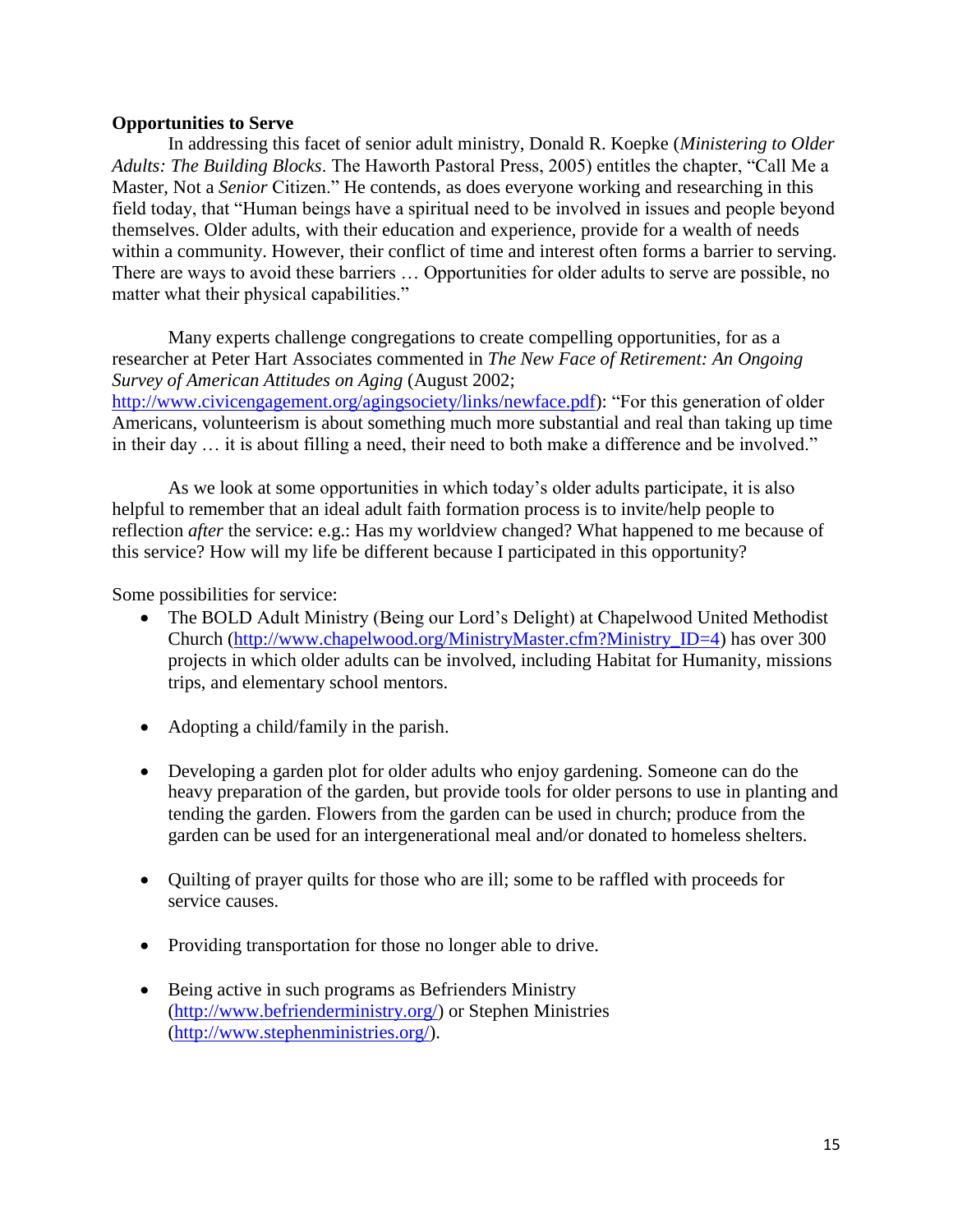- Being involved in all the church ministries, especially visiting the homebound and those in hospitals.
- Tutoring after school.
- Becoming big brothers/big sisters to students in a school close to the church.
- Searching out the many ways the generations can be involved together. Sara Lawrence-Lightfoot remarked: A bridging of the generations is crucial to "recognize the wisdom that people in the Third Chapter bring – their resilience, their wisdom, their patience, their skills – and what it is that people in the first chapter might offer – their cultural currency, their comfort with new ideas, their technological skills, their impatience and ambitiousnesss. We need to be in conversation with each other and know each other's experiences and stories."
- One example of bringing the generations together in service is exemplified at Grace Presbyterian Church, Houston, TX where they participate in Church Apartment Ministry [\(http://www.churchapartmentministry.org/apartment/home.php\)](http://www.churchapartmentministry.org/apartment/home.php), in which the congregation maintains an apartment for families of patients coming for cancer treatment at the Texas Medical Center. The Encore 50+ Ministry coordinates this outreach; the young adults of the congregation do most of the cleaning and maintenance as well as helping the families move in. The older adults visit the families and patient, offer to bring them to church, and provide meals.
- Some helpful websites:
	- o Action without Borders Idealist [\(www.idealist.org\)](http://www.idealist.org/): an interactive site where individuals and organizations can exchange resources
	- o Christian Appalachian Project [\(www.christianapp.org\)](http://www.christianapp.org/): an interdenominational organization that serves the needy in Appalachia
	- o Corporation for National and Community Service [\(www.getinvolved.gov\)](http://www.getinvolved.gov/): sponsors "Get Involved," opportunities tailored to the skills and experience of those 55 and older
	- o Peace Corps [\(www.peacecorps.gov\)](http://www.peacecorps.gov/): welcomes older Americans to give something back while seeing the world

# **Opportunities to Be Served**

A fourth part of parish ministry to the eldering is caring for their unique needs; those who have given all their lives now need to be served. Some services/responses that are meaningful:

 It is easy for older, homebound members to become disconnected from the parish. Churches need to do everything possible to know who their homebound and hospitalized members are, and have processes in place to include them (visits, phone calls, sending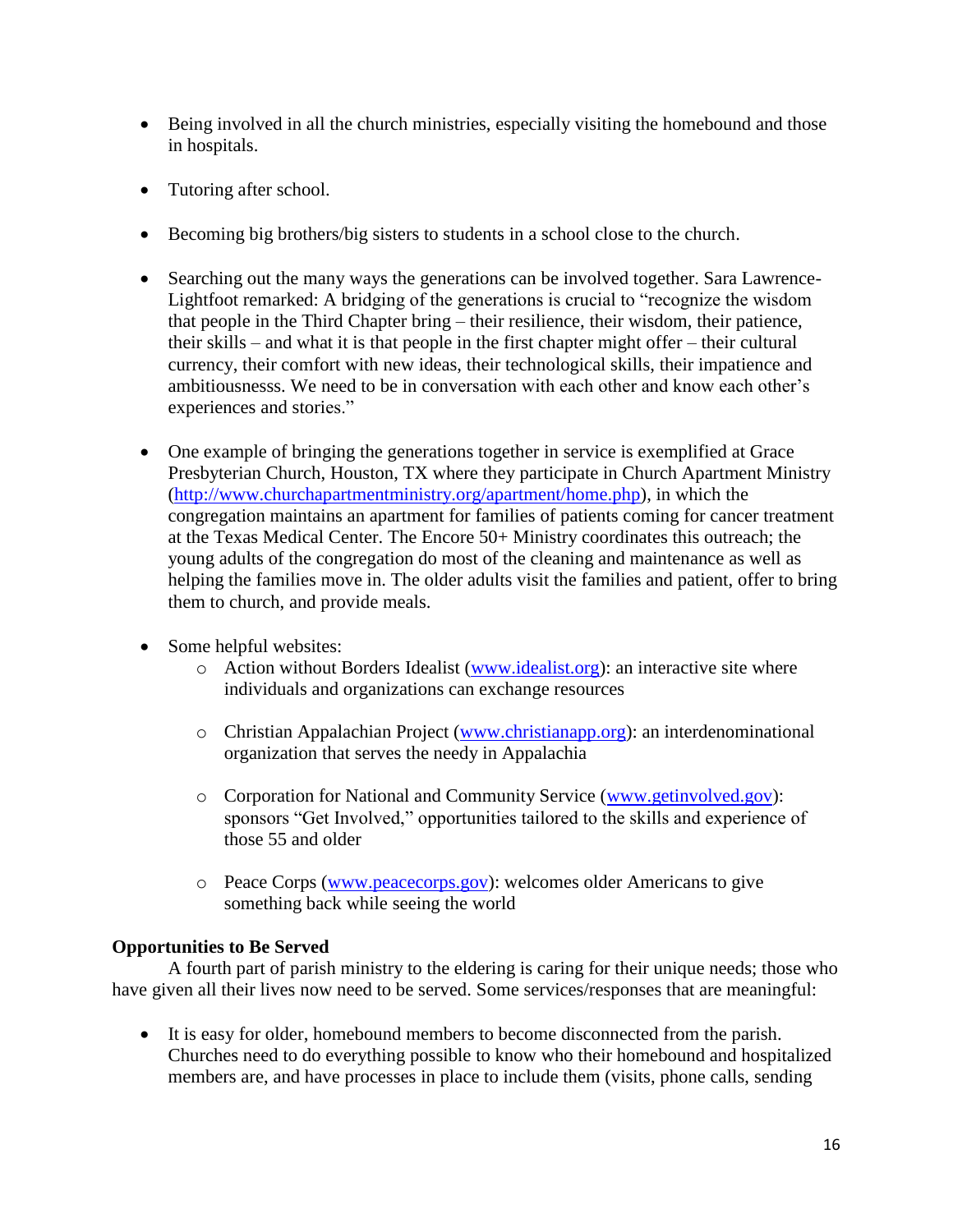notes, birthday/thinking of you cards and the church bulletin, placing their name on the parish's prayer list, TV programming of parish events, services provided, etc.)

- Parishioners who are sent forth from the Sunday liturgy to bring Eucharist to those unable to be present
- Providing companions to doctors, shopping for those who need assistance, organizing trips to help adults who can't get out on their own (the library, a movie, concert, festival, or day of prayer
- Telephone reassurance programs for those who are homebound
- Grace Presbyterian Church, Houston, TX [\(http://houstonsgrace.org/index.php?option=com\\_content&view=article&id=251&Itemid](http://houstonsgrace.org/index.php?option=com_content&view=article&id=251&Itemid=280)  $=280$ ) ministers to the caregivers and those they serve. "The Gathering" is a day of care providing a few hours of fellowship for those who have had strokes, have dementia or Alzheimer's, and the frail elderly who are isolated from normal activities. It also gives a time of respite for their caregivers.
- StoryCorps [\(http://www.npr.org/series/4516989/storycorps\)](http://www.npr.org/series/4516989/storycorps) is an independent nonprofit organization whose mission is to provide Americans of all backgrounds and beliefs with the opportunity to record, share, and preserve the stories of our lives. The same could be done in our congregations, inviting the older members to share their stories, their gifts, and the wisdom of life. This could be preserved within the church library.
- The homebound and hospitalized can be invited to be a part of the ministry of prayer of the parish, praying for the needs of the community.
- Parishes becoming aware of how the needs of older adults are met in the community: public transportation, adult day care programs, assisted living and nursing facilities, meals on wheels, accessibility of public places. Share what is learned with the parish as well as continuing to search out ways to improve them.

# **Community-Building Events**

This is the area, perhaps, which first comes to mind when thinking of older adults. It is crucial. The need for relationships and interaction with others continues throughout life. What are the many ways our life of the parish, as well as our programs, provide for fulfilling and enjoyable social events?

•  $2<sup>nd</sup>$  Half Ministries at Northshore Community Church, Kirkland, WA hosts the Baby Boomers Bash, designed to celebrate the Baby Boomers turning 60 and affirm people at this stage in life. (A glance at their website - [http://northshore.church/connect/2nd](http://northshore.church/connect/2nd-half/)[half/](http://northshore.church/connect/2nd-half/) - illustrates the depth of their ministry to older adults.)